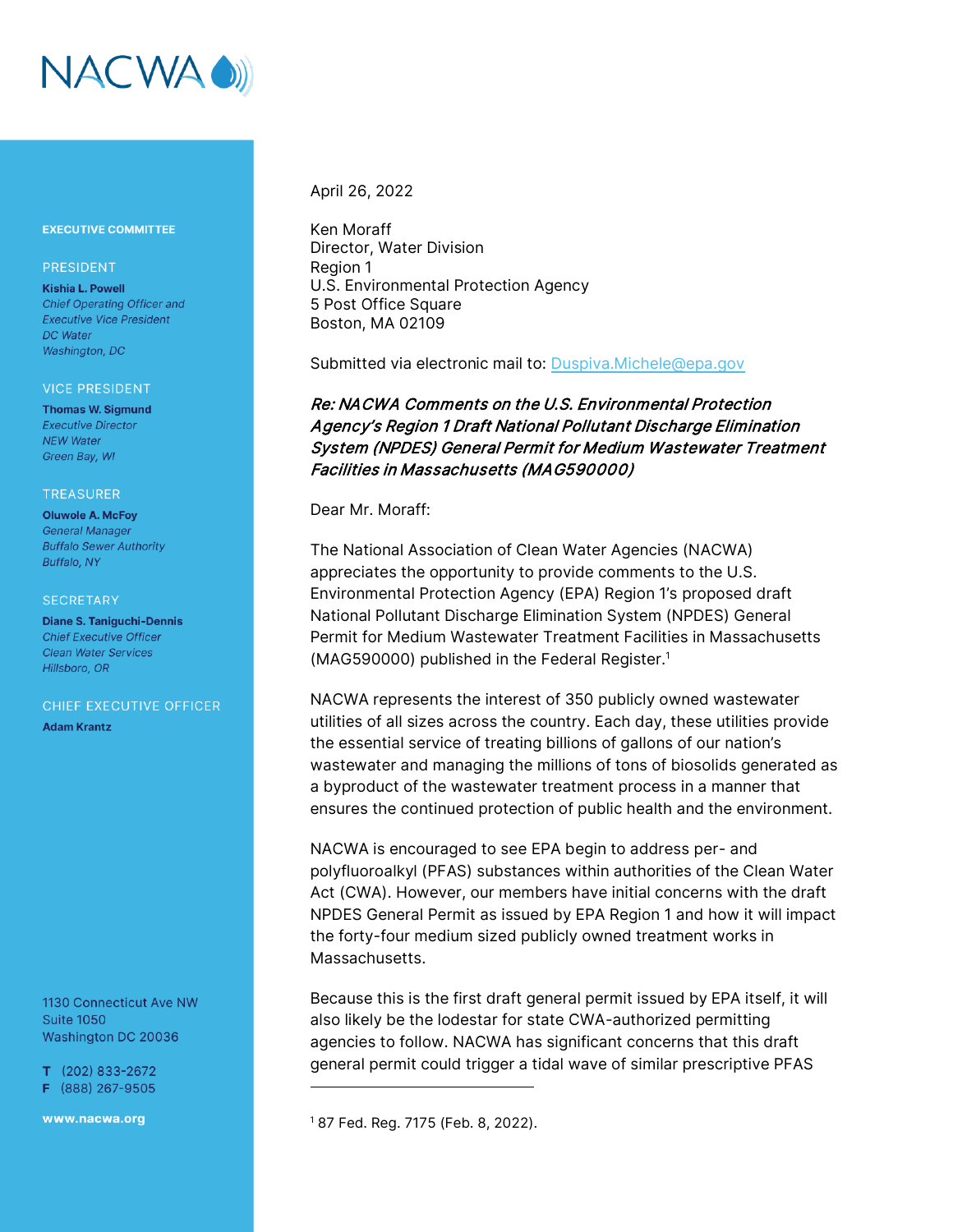NACWA Comments on EPA R1 Draft NPDES General Permit (MAG590000) April 26, 2022 Page 2 of 6

monitoring and reporting requirements across the country, as well as drive compliance and enforcement measures in future permit iterations.

# The Potential Implications of Leveraging the NPDES Permit Program to Address PFAS

EPA's current PFAS Strategic Roadmap aims to "leverage NPDES permits to reduce PFAS discharges" and seeks to "obtain[] more comprehensive information," where PFAS are expected or suspected to be present in wastewater or stormwater discharges.<sup>2</sup> This effort builds upon the previous EPA Administration's Office of Water recommendation that NPDES permit writers begin considering PFAS strategies to incorporate into federally-issued permits (2020 OW Interim Strategy).<sup>3</sup> This 2020 OW Interim Strategy recommended phased-in monitoring and best management practices, as appropriate, when PFAS is only expected to be present in point source wastewater discharges.<sup>4</sup>

Obtaining this information on a utility driven or voluntarily basis is one thing but mandating the collection and reporting of PFAS presence in influent, effluent, biosolids, and industrial influent for utilities with and without an industrial pretreatment program—under the regulatory weight of a NPDES permit, is quite another.

Our members do not produce, manufacture, or profit from PFAS chemicals and instead de facto "receive" these chemicals through the raw influent that arrives daily at the treatment plant. This influent can come from domestic, industrial, and commercial sources and may contain PFAS from trace to higher concentrations, depending on the nature of the discharge to the sewer system. Although the influent is not generated by the utility, the utility has no discretion in the influent it receives and is responsible for treating under the CWA.

Municipal clean water utilities were not traditionally designed or intended with PFAS treatment capabilities in mind. To complicate matters, there are currently no cost-effective techniques available to treat or remove PFAS given the sheer volume of wastewater or biosolids managed daily by clean water utilities. Even if all industrial inputs to the treatment plant are eliminated, there is a significant probability that PFAS would be detected at trace concentrations merely from domestic inputs.

While the public clean water community is not responsible for generating or profiting from PFAS or the PFAS-containing commercial products, public utilities would bear considerable economic costs

<sup>&</sup>lt;sup>2</sup> PFAS STRATEGIC ROADMAP: EPA'S COMMITMENTS TO ACTION 2021-2024 14 (October 18, 2021), *available at* [https://www.epa.gov/system/files/documents/2021-10/pfas-roadmap\\_final-508.pdf](https://www.epa.gov/system/files/documents/2021-10/pfas-roadmap_final-508.pdf)

<sup>3</sup> Mem. from EPA Assistant Admin. David P. Ross to EPA Regional Admins, Recommendations from the PFAS NPDES Regional Coordinators Committee Interim Strategy for Per- and Polyfluoroalkyl Substances in Federally Issued National Pollutant Discharge Elimination System Permits (November 22, 2020), *available at* [https://www.epa.gov/sites/default/files/2020-](https://www.epa.gov/sites/default/files/2020-11/documents/pfas_npdes_interim_strategy_november_2020_signed.pdf)

[<sup>11/</sup>documents/pfas\\_npdes\\_interim\\_strategy\\_november\\_2020\\_signed.pdf](https://www.epa.gov/sites/default/files/2020-11/documents/pfas_npdes_interim_strategy_november_2020_signed.pdf)

<sup>&</sup>lt;sup>4</sup> *Id.* at 2.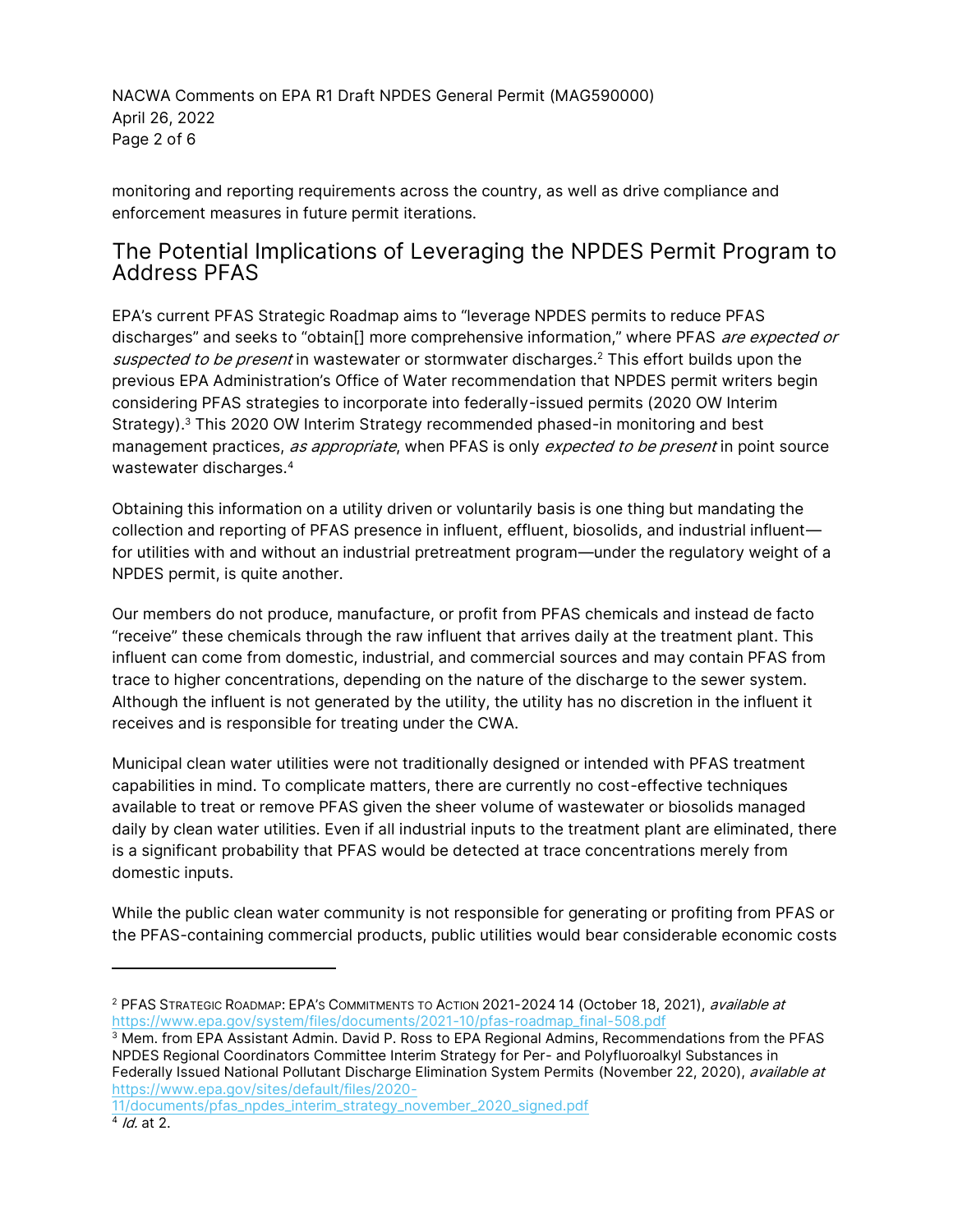NACWA Comments on EPA R1 Draft NPDES General Permit (MAG590000) April 26, 2022 Page 3 of 6

for treating and removing these chemicals if required to do so at the POTW—costs that would be passed onto ratepayers. Doing so would, in essence, make the public pay for the pollution costs of private entities that have financially profited from manufacturing and placing PFAS chemicals into commerce.

Given these concerns and the lack of realistic treatment options for POTWs, controlling PFAS at its source is likely the most viable and responsible regulatory option. Under the CWA, NACWA strongly supports EPA using its authority to evaluate and, as necessary, develop effluent limitation guidelines (ELGs) and pretreatment standards for industrial categories discharging PFAScontaining wastewater directly or through municipal sewer systems. Industries that discharge their wastewater to municipal wastewater treatment plants would be regulated through the National Pretreatment Program, a successful cooperative effort among federal, state, and local clean water utility authorities that gives clean water utilities the ability to develop local limits to better meet the needs of their specific treatment facilities.

Using national ELGs and pretreatment standards would also help to establish an approach for regulating PFAS where the industrial creators and users of these chemicals are responsible for the cost to remove them from wastewater, rather than shifting this cost to municipal ratepayers. Identifying industrial PFAS sources is critical to this process, but as it relates to the draft permit at issue, NACWA encourages EPA Region 1 to consider the broader NPDES implications these monitoring requirements may have on the municipal clean water community absent any pretreatment standards.

# Draft Permit is a PFAS Fact-Finding Mission; Without Additional Guidance or Resources, Significant Burdens Are Placed on POTWs to Identify Potential Sources

While EPA's motives are to proactively use the NPDES permit authorities to gather ample PFAS data to inform future regulatory actions or policy, the burden to collect this information is placed squarely on Massachusetts' medium-sized municipal clean water community and its ratepayers.<sup>5</sup>

Using the NPDES permitting approach as a PFAS fact-finding mission may indeed help EPA and/or states identify upstream source contributors of PFAS and ultimately reduce PFAS discharges on a larger scale, but a mandatory and comprehensive monitoring approach must be designed with flexibility and minimal risk for permittees.

POTWs with established industrial pretreatment programs have shown early success in voluntarily mitigating PFAS concentrations coming into their systems and subsequently reducing concentrations in effluent and recovered residuals, but these success stories are often from mature programs at large utilities with sufficient resources and staff to implement local programs.

<sup>&</sup>lt;sup>5</sup> PFAS STRATEGIC ROADMAP, *supra* note 2, at 13.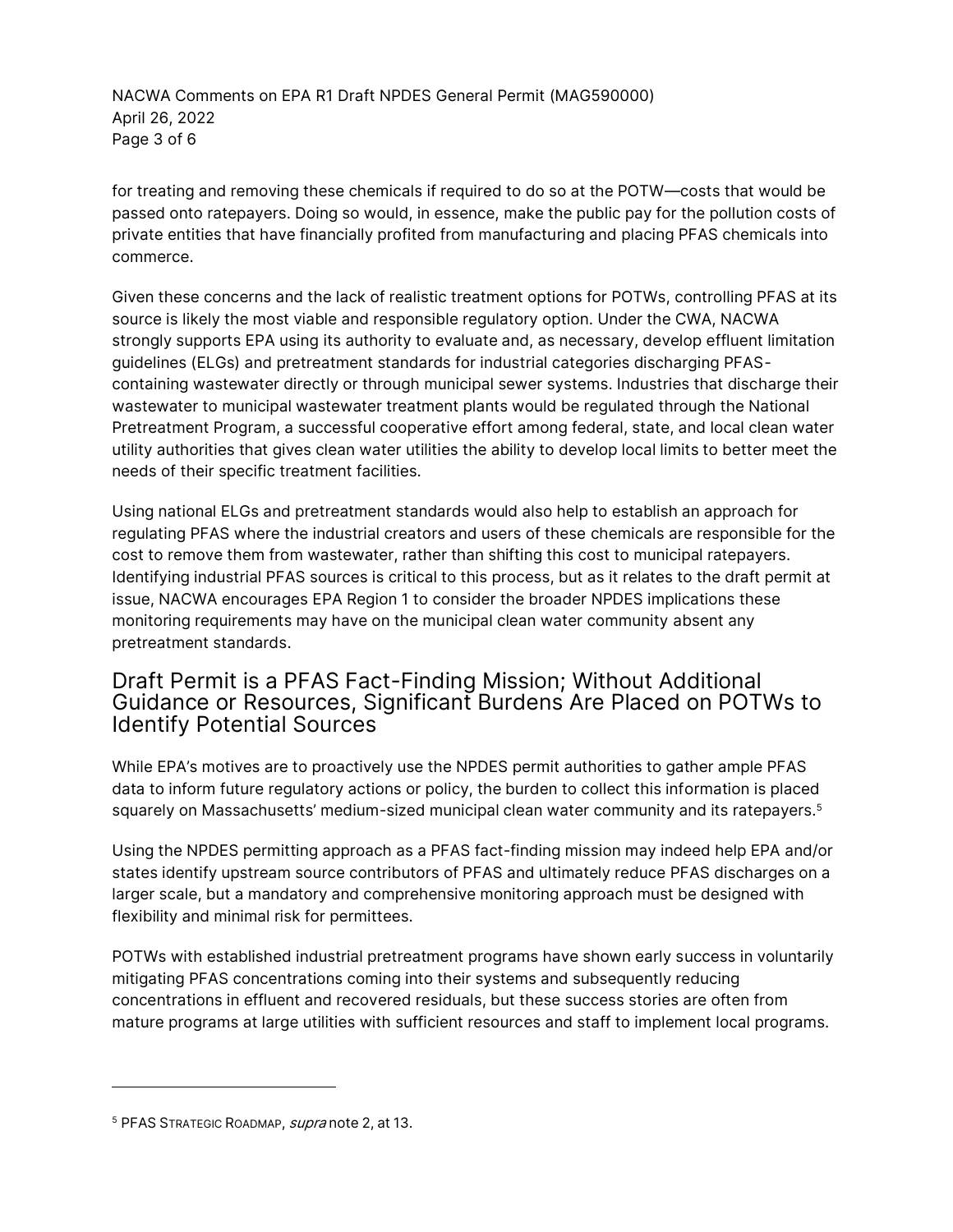NACWA Comments on EPA R1 Draft NPDES General Permit (MAG590000) April 26, 2022 Page 4 of 6

Success has also been achieved through utility and industry partnerships where the industrial user takes steps to proactively reduce or eliminate PFAS from their discharges.

POTWs without industrial pretreatment programs will need significant resources to pinpoint and investigate upstream PFAS sources—even if these industries are generally identified or listed PFAS in their permit. Municipal clean water utilities often have little knowledge of PFASdischarging industries within their service areas, especially those industries that are not significant industrial users (SIU) under the CWA pretreatment program.

For example, the draft permit requires medium-sized utilities to annually sample "contaminated sites" or "manufacturers of parts with polytetrafluoroethylene or Teflon type coatings." A medium sized utility that does not have a pretreatment program will likely have trouble identifying and sampling these types of industrial users, if they even exist within their service area. This is especially true if the industry is not manufacturing PFAS per se but is simply using it in the production of another product or commercial service.

Further, the draft permit requires sampling of "any other known or expected sources of PFAS." This is arbitrary and capricious on its face and is also potentially indefinite given that PFAS is produced and manufactured for innumerable commercial uses.

Before EPA Region 1 finalizes the Massachusetts draft permit and before state permit writers begin to incorporate similar requirements elsewhere, EPA must provide the much-needed guidance and financial support for utilities attempting to collect this informational data within their service area. Otherwise, NACWA members are on a fool's errand, spending considerable and limited ratepayer dollars with no real benefit to finding sources or mitigating PFAS concentrations coming into their systems.

EPA Region 1 should consider guidance for utilities to structure a PFAS source identification program that could include how to begin outreach to upstream sources, how to develop pollution minimization plans, and how to monitor, report, and work productively with upstream sources to address PFAS in their service areas.

## Absent Multi-Laboratory Validation Method and Promulgation Under the CWA, Data Accuracy and Confidence Fails

It is imperative that the municipal clean water community has reliable and accurate analytical methods in order to have the scientific confidence that their monitoring efforts reflect the true PFAS concentrations found in the environment.

While EPA's Strategic Roadmap points to Method 1633—an analytical technique to measure 40 different PFAS chemicals in wastewater, surface water, biosolids, and sediment among other environmental matrices—this method has not been promulgated under the CWA Part 136's Methodologies. And, while it cannot be used for CWA compliance or enforcement efforts at this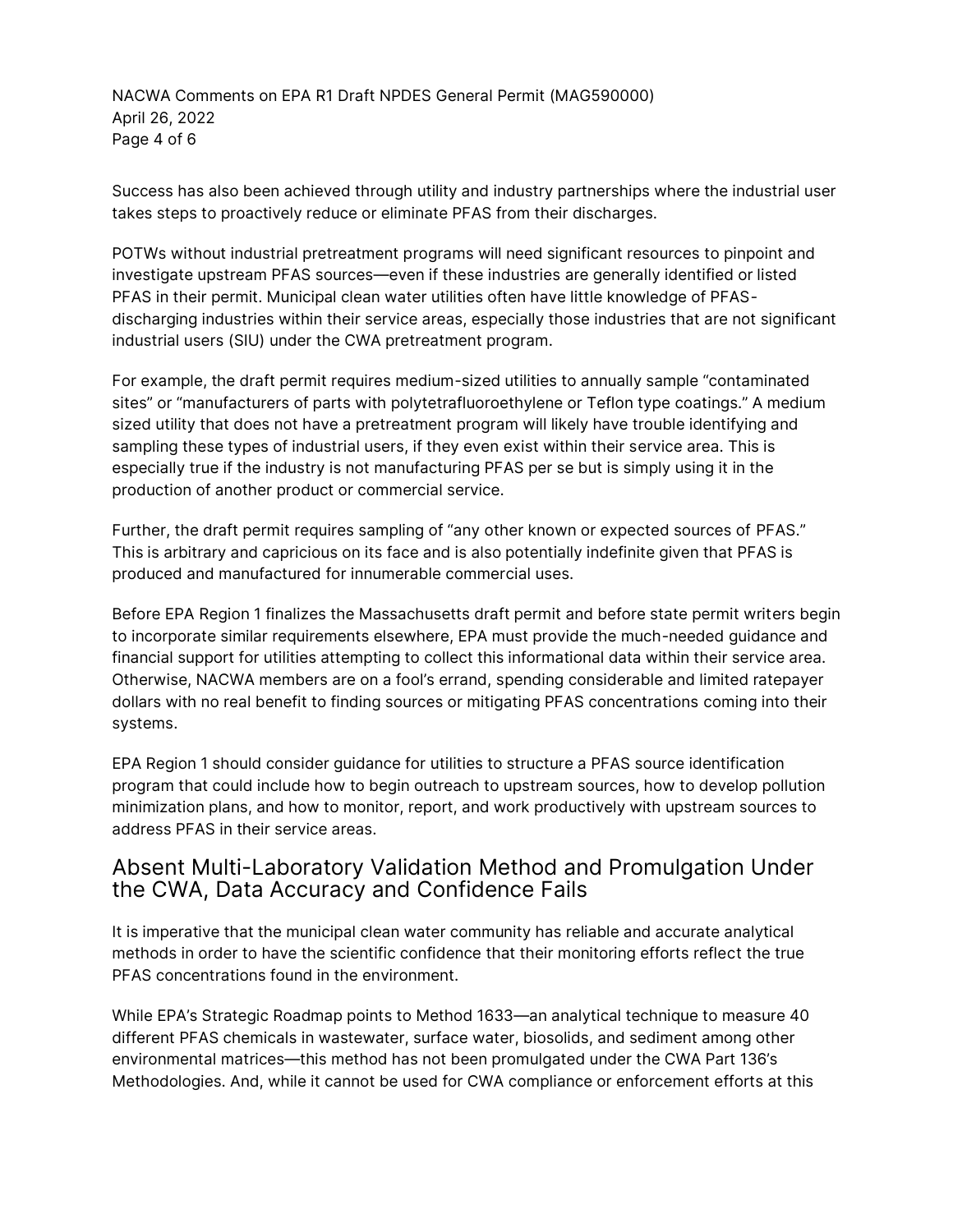NACWA Comments on EPA R1 Draft NPDES General Permit (MAG590000) April 26, 2022 Page 5 of 6

time, NACWA has additional concerns that the data collected, accurate or not, could have far reaching consequences.

This draft permit is the first-ever EPA issued NPDES general permit to include mandatory quarterly monitoring requirements for six PFAS analytes in influent, effluent, and biosolids using draft Method 1633. In addition to the six PFAS listed, utilities are to also report "all other PFAS required to be tested as part of the method" which includes up to forty different PFAS analytes. $6$ 

While EPA's 2020 OW PFAS Memo acknowledged that NPDES monitoring requirements were likely ahead for POTWs, monitoring requirements were not to be triggered until *at a time after EPAs* multi-lab validated methods are available to the public. To date, EPA has not published its multilab validation study.

Region 1's draft General Permit requires medium-sized utilities to report PFAS concentrations the first full calendar quarter after the effective date, which could be before the multi-laboratory validation study is finalized sometime later this year. This approach—to require monitoring, analysis, and reporting ahead of promulgating a rule under the CWA—runs counter to longstanding Agency policy establishing robust and scientifically confident analytical techniques for pollutant monitoring. It also places utilities in a risky liability situation where a utility officer must electronically report that the pollutant concentrations were prepared under their direction or supervision and the information submitted is to the best of their knowledge and belief, true, accurate, and complete. If the methodology itself is flawed, the Discharge Monitoring Report data could also be reported in error.

Confidence in the laboratory method is essential for EPA's second PFAS-related regulatory initiative, developing ELGs and pretreatment standards for industries that discharge wastewater containing PFAS. Since an approved PFAS test method for wastewater is needed to implement ELGs and pretreatment standards—and this implementation will likely require significant investment from industries and utilities—EPA must ensure that its method can be fully trusted.

Yet, EPA has given the green light for this method to be used for monitoring purposes in individual or general NPDES permits. NACWA urges EPA Region 1 to provide a grace period to monitor for PFAS using Method 1633 until the methodology passes the multi-laboratory validation stage and a formal promulgation under the CWA occurs.

# Required Reporting Without Broader Context Runs Risk to be Publicly Misinterpreted

NACWA is concerned that once PFAS monitoring and reporting requirements are placed into permits, which this draft general permit does, this data will be uploaded online. It will be done

<sup>&</sup>lt;sup>6</sup> See MAG590000 - Attachment H: PFAS Analyte List (identifying 40 PFAS analytes as part of draft Method 1633), available at https://www3.epa.gov/region1/npdes/mwwtfqp/draft-medium-wwtf-qp-att-h.pdf.